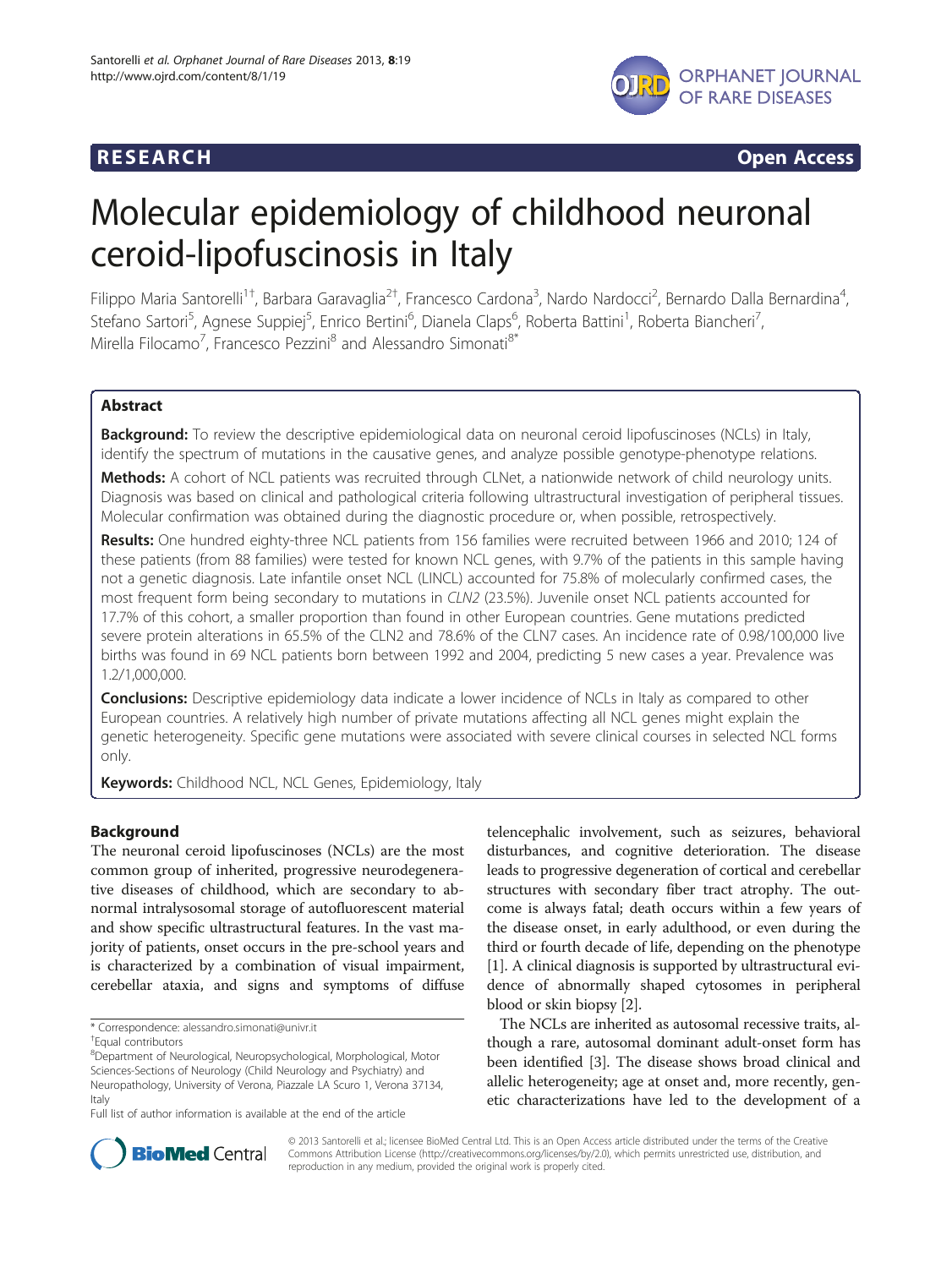<span id="page-1-0"></span>new molecular classification and novel diagnostic algorithms [\[4,5\]](#page-5-0). To date, fewer than 400 mutations in 12 human genes have been entered in the NCL database [[6](#page-5-0)]. Nonetheless, approximately 10% of all patients do not have any of the known genetic forms of NCL and further heterogeneity is thus anticipated.

Information on the actual incidence and prevalence of childhood NCL is based mainly on data gathered from clinical and morphological studies conducted in the pregenetic era [[7-13\]](#page-5-0). Over the past 10 years, routine use of molecular genetics to corroborate clinical diagnoses has made it possible to obtain more accurate epidemiological data on the NCLs, which have been shown to have a worldwide distribution [\[14](#page-5-0)]. Moreover, some studies seem to indicate a higher-than-expected incidence in specific geographical regions [\[15,16](#page-6-0)]. In this study, we investigated the frequency of childhood-onset NCLs in Italy, examining clinical and molecular data collected mainly through a collaborative network (CLNet) of paediatric neurology units applying common diagnostic protocols.

# Patients and methods

The study included a large cohort of children born between 1966 and 2010. The data on all but five of these children were collected through CLNet; the remaining five were patients investigated by institutions not belonging to the network, but whose clinical data were available from the literature and from medical records [\[17,18](#page-6-0)] (S. Berkovic, personal communication). Diagnosis of NCL was based on clinical evaluation, neurophysiological investigations (EEG, multiple evoked potentials), neuroradiological findings, biochemical assays (when available), and ultrastructural analysis of blood lymphocytes and/or skin biopsies. Blood samples were obtained for DNA analysis in about 75% of the cohort. Molecular investigations of the CLN1-3, CLN5-8 and CLN10 genes in peripheral blood DNA and the rapid detection of the common 1.02Kb deletion of CLN3 were performed using previously described procedures [[19](#page-6-0)-[25](#page-6-0)]. ATP13A2 and KCTD7 (recently reported to be mutated in CLN12 [[26](#page-6-0)] and CLN14 [[27](#page-6-0)], respectively) were not analyzed.

Descriptive epidemiological studies were conducted with reference to a 13-year period: 1992–2004. Demographic data for incidence and prevalence analyses were obtained from the Italian National Institute of Statistics ([www.demo.istat.it\)](http://www.demo.istat.it/). Cumulative NCL incidence was evaluated as described elsewhere [\[7](#page-5-0)]. Genotype data were used for molecular analysis as well as for genotype-phenotype correlations. The type and location of specific mutations were compared to the disease phenotypes as defined in the CLNet clinical database to establish their severity and identify possible population-specific variants. In addition, we correlated clinical diagnoses in Italian patients with frequency and severity of individual mutations.

Investigations were performed following signed, informed consent by childrens' parents (or caregivers) according to the rules of the local ethical committees of each CLNet Unit.

# Results

# Descriptive epidemiology

One hundred eighty-three patients with childhood-onset NCL, born between 1966 and 2010 and belonging to 156 families were identified in the CLNet database. The sample comprised 81 boys, 66 girls, and 36 patients whose gender could not be ascertained because the access codes were not available. The investigated cohort includes patients reported in an earlier study [\[8](#page-5-0)]. General study population data are summarized in Table 1. There emerged no characteristic pattern of distribution of the patients with NCLs across the country, and the small geographical clusters that did emerge were related to familial cases. Thirty children (16.4%) were not of Italian ancestry, being either born in Italy to foreign parents, or adopted from abroad. Fourteen of these children originated from the Balkans, three from Eastern Europe, nine from Middle Eastern countries, and one each from Saharan Africa, India, Sri Lanka, and Nepal.

According to the clinical diagnosis of the all cohort (including patients whose diagnosis was not ascertained molecularly, but by neurophysiological data and ultrastructural findings), Late Infantile NCL (LINCL) was the most frequent subtype, affecting 67.7% of the patients. Infantile NCL (INCL) and Juvenile NCL (JNCL, including the so-called protracted form) accounted for 5.5% and 26.8%, respectively (see Table 1).

One hundred twenty-four patients were tested for mutations in the known NCL genes, and a molecular diagnosis was obtained in 112 of them (90.3%); the other twelve cases remained undiagnosed (Table [2\)](#page-2-0). The clinical and ultrastructural findings of the 59 patients not undergoing DNA analyses were consistent with: INCL  $(n=2)$ , LINCL  $(n=29)$ , and JNCL  $(n=28)$ .

The mutations found in this cohort were scattered among all the examined NCL genes, none of which appeared to be overrepresented. CLN2 mutations accounted for about 24% of the cases, all showing the LINCL phenotype. Mutations in CLN6 were present in

Table 1 Analytical data of the cohort of patients according to clinical NCL classification

|        |            |     | NCL Form Patients (# cases;%) Families Molecular Investigations |
|--------|------------|-----|-----------------------------------------------------------------|
| INCL   | 10(5.5)    |     | 8                                                               |
| LINCL* | 124 (67.7) | 109 | 94                                                              |
| JNCL** | 49 (26.8)  | 40  | 22                                                              |
| Total  | 183        | 156 | 124                                                             |

\* including so-termed variant (\*) and protracted forms (\*\*).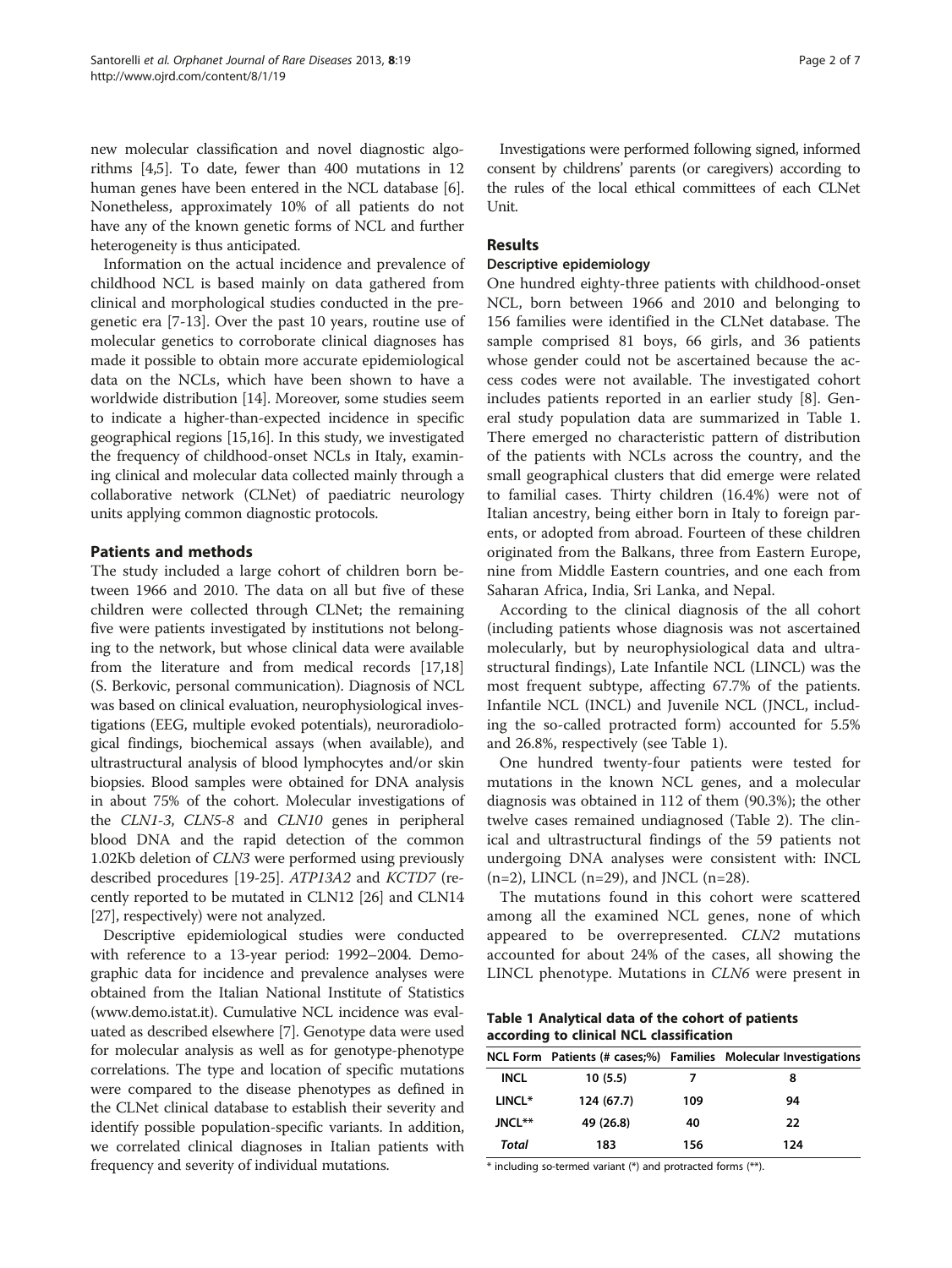<span id="page-2-0"></span>Table 2 Molecular findings in 124 NCL patients according to both clinical form and mutated gene

| <b>GENE</b>      | <b>INCL</b>    | <b>LINCL</b> | <b>JNCL</b>    | Total (%) |
|------------------|----------------|--------------|----------------|-----------|
| CLN <sub>1</sub> | 6              | 9            | $\overline{2}$ | 17(13.7)  |
| CLN <sub>2</sub> | 0              | 29           | 0              | 29 (23.5) |
| CLN <sub>3</sub> | 0              | 0            | 16             | 16 (12.9) |
| CLN5             | 0              | 7            | 0              | 7(5.6)    |
| CLN6             | $\Omega$       | 18           | 3              | 21 (16.9) |
| <b>CLN7</b>      | 0              | 14           | 0              | 14 (11.3) |
| CLN8             | 0              | 7            | 0              | 7(5.6)    |
| CLN10            | 0              | 1            | 0              | 1(0.8)    |
| <b>CLNX</b>      | $\overline{2}$ | 9            | 1              | 12 (9.7)  |
| Total (%)        | 8(6.5)         | 94 (75.8)    | 22 (17.7)      | 124       |
|                  |                |              |                |           |

21 patients (16.9%), affected by different phenotypes, including LINCL (18 cases) and JNCL (3 cases). Lower mutation rates were observed for CLN1, CLN3 and CLN7. Three phenotypes were observed in association with mutations in *CLN1*, the LINCL one being the most common [[28\]](#page-6-0). In accordance with figures published in a pre-DNA study [\[8](#page-5-0)], the number of CLN3-mutated patients was relatively low, accounting for 12.9% of the molecularly investigated cases. Even lower frequencies of CLN5, CLN8 and CLN10 mutations were observed. CLN8 was the only gene not associated with familial cases, even though instances of parental consanguinity were rare and only a few of the kindred had multiple affected sibs.

Twelve cases, whose clinical and ultrastructural features were consistent with a diagnosis of NCL, remained undiagnosed, even after screening of NCL genes. Eight of them, from three families, were not of Italian origin (two from the Balkans and one from Sri Lanka).

For the purpose of conducting an incidence analysis, the 69 patients (from 59 families; 38 boys and 31 girls) born between 1992 and 2004 were matched with the total number of live births recorded in the same period in Italy: this gave an overall NCL incidence, in Italy, of 0.98/100,000 (that is, 1 in 102,041), predicting five new cases a year. A genetic diagnosis was obtained in 66 of these children (95.7%): 48 harboured mutations in genes associated with LINCL, which thus accounted for 69.6% of the cases. Only six patients with mutations in CLN3 were born during the incidence study period (corresponding to 8.7% of this group), a figure which is in accordance with the low frequency of CLN3 mutations in Italy (see Table 2).

In mid-January 2005, 72 out of 183 NCL patients were still alive, giving a prevalence rate of 1.2/1,000,000. Plotting the cumulative index of 183 patients against year of birth resulted in a double S-shaped curve; the curve showed a slight deflection corresponding to lower annual

occurrence of NCL cases over one decade (late 1980s to late 1990s). The flattened curve corresponding to the most recent years may be related to cases reported to CLNet Units but still awaiting diagnosis (Figure [1](#page-3-0)).

### Molecular data analysis

A total of 77 mutations were detected after examining 8 genes (see Additional file [1](#page-5-0)). Of the 112 children with molecular confirmation, 17 carried mutations in CLN1, in association with three phenotypes: INCL (n= 6), LINCL  $(n= 9)$  and JNCL  $(n= 2)$ . Eleven different mutations were identified; four missense and seven predicting either truncated or severely affected protein. Five of the children with INCL carried either homozygous or compound heterozygous severe mutations, with 9/10 alleles predicting early protein truncation. The other harboured a homozygous missense mutation (c.722C>T/p.S241L), which might predict a less severe clinical course, notwithstanding the early onset. Of the nine patients with LINCL, six carried homozygous missense mutations  $(c.665$  T>C/p.L222P being the most frequent), two were homozygous for an insertion leading to aberrant splicing, and the last was compound heterozygous for two nonsense variants [[28](#page-6-0)]. Interestingly, the 3.6 Kb large deletion c.124+1214\_235-102del was associated with a severe infantile form (with fatal outcome at age 6 years), when allelic to a nonsense mutation, whereas it gave origin to a less severe phenotype (still alive at 16 years) when in combination with a nucleotide change leading to a missense mutation. Two sibs, heterozygous for c.363- 3 T>C, which predicts aberrant splicing, and c.541 G>A/ p.V181M, showed a JNCL phenotype. The c.665 T>G/p. L222P mutation was the most frequent in the CLN1 patients, being detected in 29.4% of alleles.

The patients with mutations in CLN2 were clinically homogeneous, all 29 presenting manifestations consistent with a LINCL phenotype. Seventeen different mutations were detected. Six were missense mutations predicting aminoacid changes. Five mutations were frameshifts or splice site variants, and six were nonsense mutations. The c.622C>T/p.R208\* nonsense variant accounted for 20% of CLN2 alleles. Altogether, molecular investigations of CLN2 predicted a severely altered gene product in 65.5% of cases.

The classical juvenile phenotype was present in all the patients mutated in CLN3. Twelve patients carried the homozygous 1.02 Kb deletion, whereas one was a heterozygous compound. Two different homozygous nonsense mutations were detected in the remaining three patients. It is worth noting that none of the children of non-Italian ancestry was mutated in CLN3.

Forty-six LINCL children were found to have mutations in the CLN5-CLN6-CLN7-CLN8 genes. A high rate of different mutations (as compared to number of alleles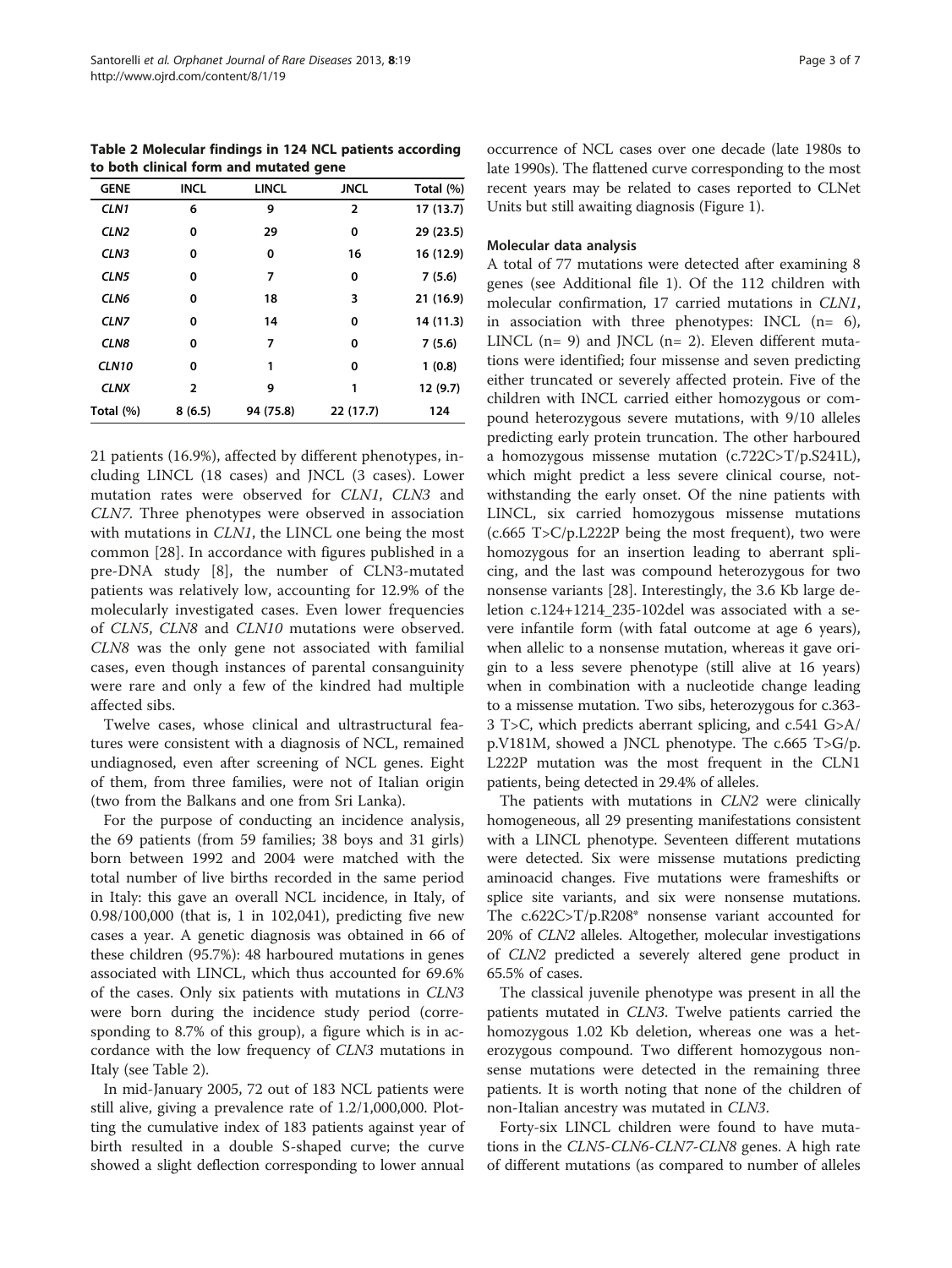<span id="page-3-0"></span>Santorelli et al. Orphanet Journal of Rare Diseases 2013, 8:19 Page 4 of 7 http://www.ojrd.com/content/8/1/19



affected) was seen in each form, consistent with a marked genetic heterogeneity. Missense and nonsense mutations were evenly distributed in all the forms, except for CLN8, which showed a prevalence of missense mutations. In CLN5 the c.772 T>G/p.Y258D mutation accounted for 1/3 of the alleles. Seventeen different disease-related variants were detected in the 21 patients carrying mutations in CLN6. Eleven were nucleotide changes that predicted an amino acid substitution, while three were frameshift and three nonsense mutations. Severe protein alterations were predicted in 10 cases. The mutations were evenly distributed, the most frequent being c.896C>T/p.P299L and c.662A>G/p.Y221C, together affecting a total of 10 alleles. No genotypephenotype correlation could be drawn for this form. In CLN7, eight out of the 14 mutations were either splice site/frameshift variants or nonsense changes leading to an early stop codon. Severe protein alterations were predicted in 79% of cases. Mutations in CLN8 were detected in seven patients: five nucleotide substitutions and two deletions. Finally, a single missense in CLN10 was detected in one child. Once again, the genotype did not seem to predict the phenotype.

Findings showing the genetic heterogeneity of the cohort are summarized in Table 3.

# **Discussion**

In this study, we investigated the relative incidence of childhood forms of NCL in Italy and the phenotypic spectrum related to mutations in known NCL genes. Descriptive epidemiology data, collected through the application of shared clinical and morphological diagnostic

| Table 3 Genetic heterogeneity expressed as the number |
|-------------------------------------------------------|
| of mutations per examined gene in 124 NCL patients    |

| <b>GENE</b>      | <b>Patients</b> | <b>Alleles</b> | <b>Mutations</b> |
|------------------|-----------------|----------------|------------------|
| CLN1             | 17              | 34             | 11               |
| CLN <sub>2</sub> | 29              | 56             | 17               |
| CLN3             | 16              | 32             | 3                |
| CLN5             | 7               | 14             | 7                |
| CLN6             | 21              | 42             | 17               |
| CLN7             | 14              | 28             | 14               |
| CLN8             | 7               | 14             | 7                |
| <b>CLN10</b>     | 1               | $\overline{2}$ | 1                |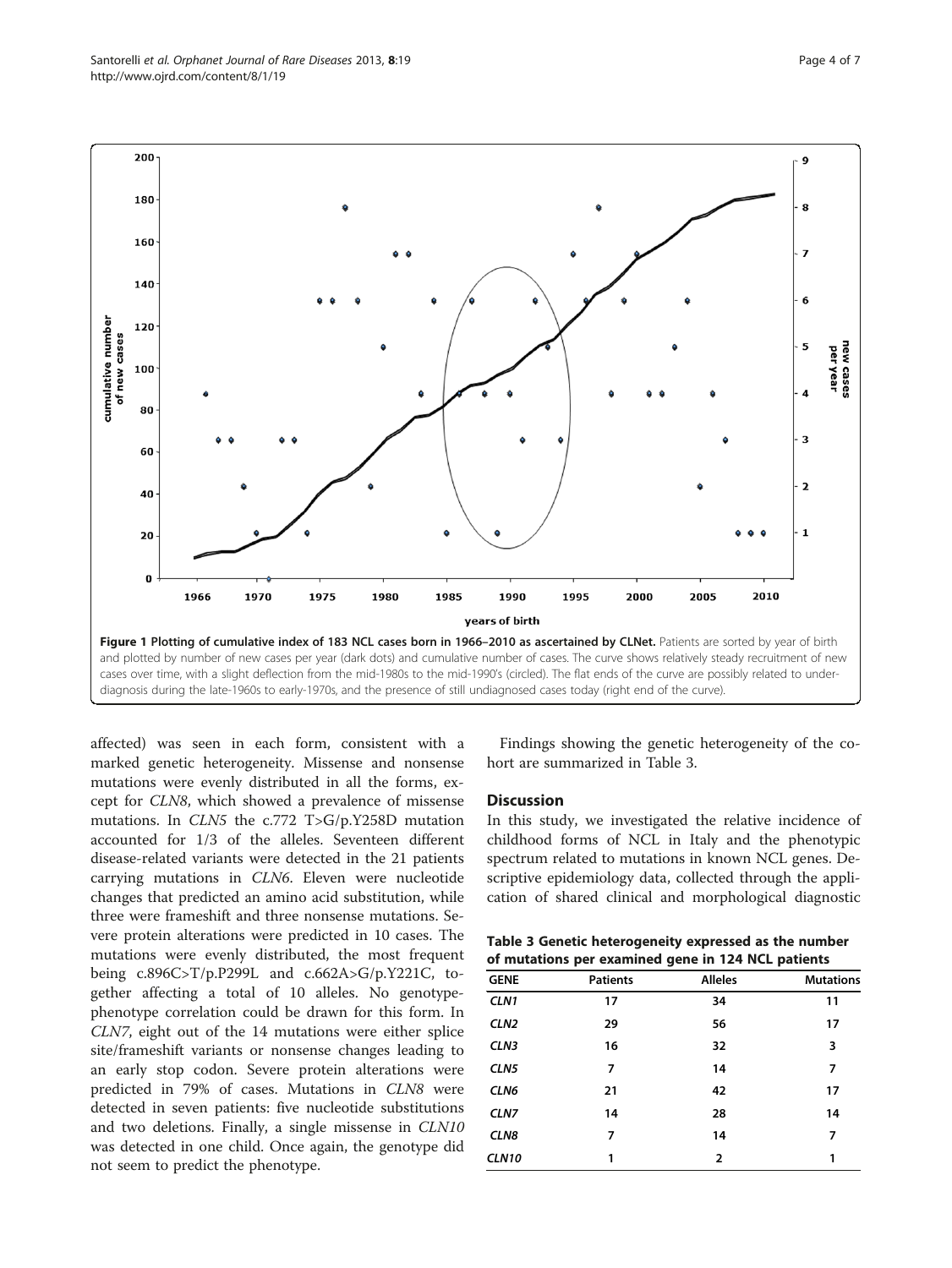criteria and direct gene sequencing of eight known NCL genes, revealed an incidence rate of 0.98/100,000 live births in the period 1992–2004. This figure is 58% higher than that recorded in the pre-genetic era [[8\]](#page-5-0), and the increase is probably due to the availability of new diagnostic procedures, such as biochemical and molecular testing, and greater awareness of the disease. The number of new NCL cases has been increasing constantly since the mid-1970s (Figure [1](#page-3-0)), as shown by steady rise in the cumulative index, which predicts about five new cases a year. Even though the years included in our incidence analysis belong to the molecular era, the incidence rate of NCLs in Italy was still found to be lower than in other European countries where epidemiological investigations were recently performed [[16,29](#page-6-0)]. It is unclear whether this is due to an ascertainment bias, since our study might have missed cases presenting in late childhood/adolescence and not referred to neuropediatric centers (e.g., JNCL patients with visual problems or psychiatric manifestations alone might have escaped our registry survey) or to misdiagnosed cases. Furthermore, we may have missed a small number of cases diagnosed elsewhere before molecular analysis tools became available in Italy. Indeed, between the late 1980s and the late 1990s there appeared to be fewer children born with NCL (Figure [1\)](#page-3-0), and this may be because some Italian patients recorded in the NCL mutation database [\[6](#page-5-0)] or reported in the literature [\[25,30,31\]](#page-6-0) were not subsequently included in the CLNet database. This discrepancy might also be explained by the still limited proportion (16%) of cases, in the CLNet database, occurring in non-Italian ethnicities. In this regard, Italy differs from other European countries, such as United Kingdom, the Netherlands, and Germany, where higher levels of immigration from the Middle East, Asia and countries with high rates of inbreeding result in a much broader ethic mix of NCL patients.

All the known NCL forms and variants represented in the CLNet database were evenly distributed (see Table [2](#page-2-0)). LINCL appear to be the most frequent forms, accounting for an incidence of 0.78/100,000 live births. About half of the cohort had a genetic diagnosis of LINCL, the single most affected gene being CLN2, found to be mutated in 23.5% of the entire sample. High frequencies of LINCL and CLN2 mutations have been reported in only two previous studies, carried out in restricted geographic areas, namely British Columbia [\[32\]](#page-6-0) and Newfoundland [[15](#page-6-0)], respectively. In the latter study, LINCL patients mutated in CLN5 and CLN6 accounted for 26% of the whole LINCL population.

Nearly 17% of patients of this cohort were mutated in CLN6. Two phenotypes were identified: a subtype characterized by late infantile onset and survival into the second decade, and a late juvenile/adolescent form with a

disease course protracted into adulthood. Three clinical variants of CLN1 mutations were identified, and phenotypic expression was apparently unrelated to the kind of mutation (and the predicted effects on the gene product). Relatively few children in our sample were affected by INCL, a result which is at odds with the pattern in countries such as Finland where a founder effect has been recognized [\[33\]](#page-6-0). The frequency of CLN3 mutated patients was also relatively low compared with the worldwide incidence rates, and also considering the allegedly frequent occurrence of mutations in CLN3 in Northern Europe. The apparent discrepancy in our study between the numbers of clinical diagnoses and of confirmatory molecular tests (see Table [1](#page-1-0) and Table [2\)](#page-2-0) might be due to the fact that before testing was possible in our country all genetic analyses were made abroad. The distribution of Italian JNCL cases by year of birth differs from that other NCL forms, failing to show significant differences between the pre- and post-molecular era. Conversely, there was a surge in LINCL diagnoses once molecular testing became available. Prospective studies will probably better indicate the rate of relative frequencies for juvenile NCL forms.

As expected, given the heterogeneity of the clinical spectrum of childhood NCL as a whole, we did not observe clear-cut phenotype-genotype relationships. However, in INCL and LINCL secondary to mutated CLN2 the most severe forms in terms of signs/symptoms at onset, disease progression and survival — the majority of mutations predicted severe loss of function. Similarly, CLN7 showed a high frequency of mutations expected to result in markedly abnormal gene product expression (78.6%). Accordingly, a mutation in CLN7 was a bad predictor of clinical severity among the LINCL cases in our cohort. Only one child in this cohort harbored a CLN10 mutation, underlining the rarity of this condition [[34](#page-6-0)].

As shown elsewhere [[35-37\]](#page-6-0), about 10% of the NCL cases in this survey remained without a genetic diagnosis. Therefore, new NCL genes need to be identified, and the availability of informative families will help in accomplishing this. However, we cannot rule out that some of the CLNX patients of this cohort might display mutations in either ATP13A2 or KCTD7, even if their phenotypes are markedly different form the reported cases [\[26,27](#page-6-0)].

With the exception of the CLN3 form, NCL in Italy seems to be characterized by heterogeneity, both clinical (phenotypes) and genetic (number of mutations/genes). The finding of a high number of private mutations without geographic clusters and the lack of large families with multiple affected children suggests that Italian NCL cases have an assorted genetic background. This variability might reflect the fact that Italy, a country lying on migratory routes and with a relatively low rate of inbreeding, has historically known several different dominations,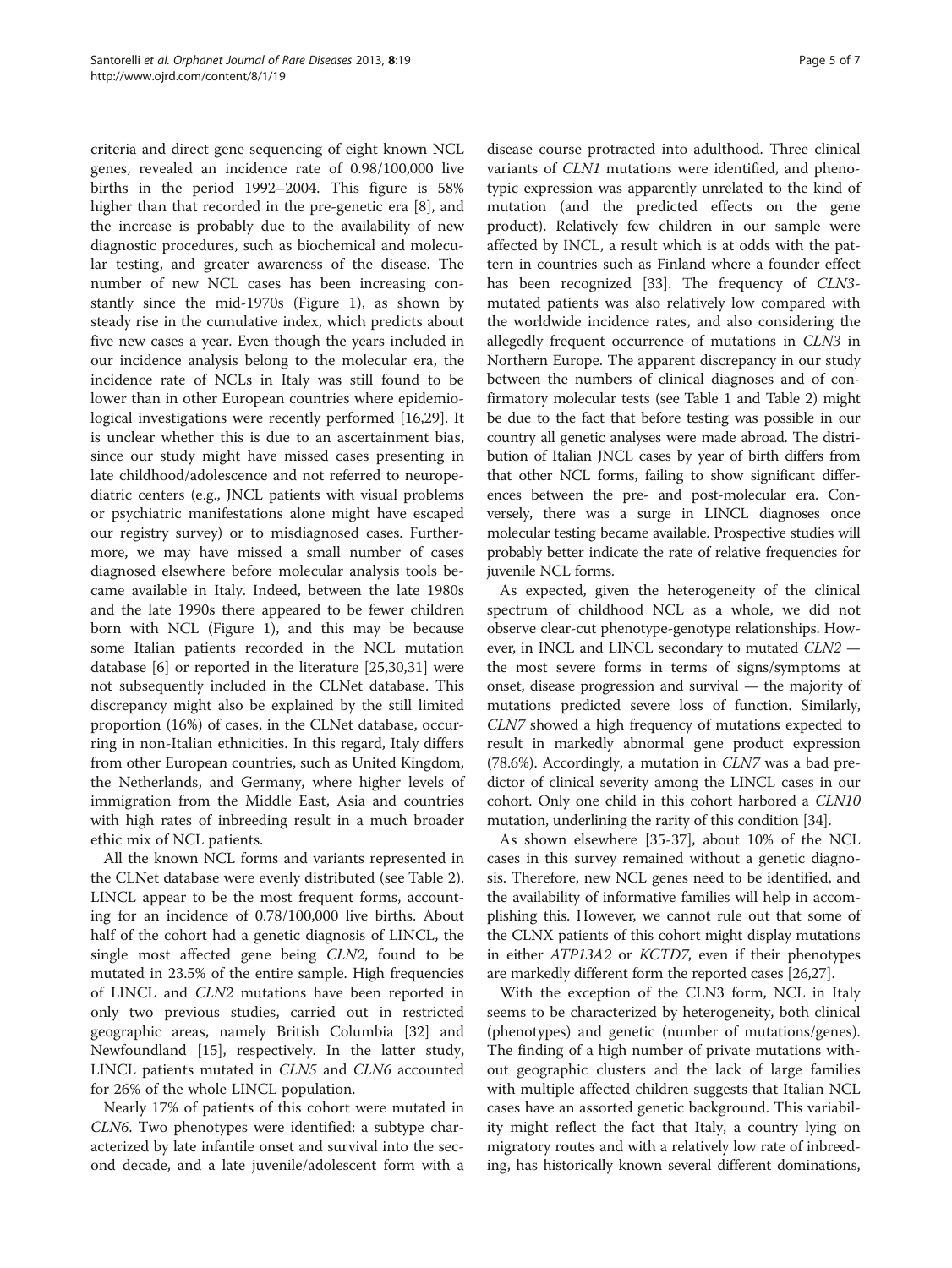<span id="page-5-0"></span>and frequent mixing between the local population and invaders.

The enhanced knowledge of the epidemiology of NCL in Italy, particularly the figures of prevalence and the prediction of new cases per year, together with increase knowledge of the long term complications of the disease(s) should help a better allocation of health resources for planning sufficient care in children and their families. It will also help to increase the awareness about this group of diseases, possibly shortening the time lag between onset and the definite diagnosis.

# Conclusions

In the period 1992–2004 the incidence of NCLs in Italy was 0.98/100,000 live births, a rate higher than would have been expected in the "pre-DNA" era but relatively lower than what is observed in other European countries. With Italy now seeing increasing rates of immigration of highly consanguineous populations from North African countries and Eastern Europe, it is tempting to hypothesize that these figures will change again in future investigations.

# Additional file

[Additional file 1:](http://www.biomedcentral.com/content/supplementary/1750-1172-8-19-S1.xls) Supplementary Material Legend. List of mutations detected after screening 124 patients for NCL genes. Mutations not listed in the NCL mutation database [www.ucl.ac.uk/ncl/mutation] are in bold.

#### Abbreviations

NCL: Neuronal Ceroid Lipofuscinosis; CLNet: Ceroid Lipofuscinosis collaborative Network; LINCL: Late Infantile Neuronal Ceroid Lipofuscinosis; JNCL: Juvenile Neuronal Ceroid Lipofuscinosis.

#### Competing interests

The authors declare that they have no competing interest.

#### Authors' contributions

FMS, BG, MF and FP performed molecular and biochemical analyses, collected data from earlier studies, and revised the draft of the manuscript. FC retrieved epidemiological data from a previous study. NN, BDB, SS, ASu, RBi, RBa collected clinical data of most NCL patients. AS designed the study, drafted the manuscript, and revised the last version of the paper. All authors read and approved the final manuscript.

#### Acknowledgment

We wish to thank the patients, their families, and the Italian NCL Families' Association (A-NCL) whose participation allowed this study to be carried out. We are indebted to the colleagues whose clinical and investigative works allowed to set up and support the Italian CLN network CLNet (among others Maria Gabriella Medico, Venice; Elisa Menna, Bruneck; Anna Maria Laverda, Padua; Michela Morbin, Chiara Pantaleone, Daria Riva, Milan; Salvatore Savasta, Pavia; Margherita Mancardi, Pasquale Striano, Edvige Veneselli, Genoa; Giovanna Cenacchi, Emilio Franzoni, Antonia Parmeggiani, Bologna; Maria Alice Donati, Florence; Stefano Grosso, Siena; Federico Sicca, Pisa; Silvia Cappanera, Giancarlo Discepoli, Antonia Tavoni, Ancona; Vincenzo Leuzzi, Nicola Specchio, Rome; Nicolo' Brunetti-Pierri, Naples; Gian Gennaro Coppola, Salerno; Maria Bonsignore, Messina; Maria Roberta Cilio, University of California, San Francisco). We are grateful to the scientists and technicians of the laboratories of genetics, biochemistry and electron microscopy of Pisa, Milan, Rome, Genoa, and Verona (in particular Marzia Bianchi, Rosalba Carrozzo, Floriana Gismondi, Francesca Moro, Federica Invernizzi, Chiara

Reale, and Alessandra Tessa) for their skilful support in the diagnostic procedures. Some of DNA samples were obtained from Biobanks at IRCCS Istituto G Gaslini, Genoa and Foundation Neurological Institute, Milan, members of the Telethon Network of Genetic Biobanks (Project No. GTB07001) and of the Eurobiobank Network.

We wish also to thank Dr Catherine Wrenn for her expert editorial assistance. This study was funded by European Union Seventh Framework Programme (FP7/2007-2013) under grant agreement n° 281234 and by the Italian Ministry of Health.

#### Author details

<sup>1</sup> IRCCS Stella Maris-Molecular Medicine Unit, Pisa, Italy. <sup>2</sup> "C. Besta"-Molecular Neurogenetics and Child Neurology and Psychiatry Units, IRCCS Foundation Neurological Institute, Milan, Italy.<sup>3</sup> Department of Pediatric and Child Neurology and Psychiatry-Pediatric Neurology Unit, University of Rome, Rome, Italy. <sup>4</sup>Department of Life and Reproduction Sciences-Section of Child Neurology and Psychiatry, University of Verona, Verona, Italy. <sup>5</sup>Department of Pediatrics-Pediatric Neurology Unit, University of Padua, Padua, Italy. <sup>6</sup>IRCCS Pediatric Hospital Bambino Gesù-Molecular Medicine and Child Neurology Units, Rome, Italy. <sup>7</sup>IRCCS Istituto G Gaslini-"UO Neuropsichiatria Infantile" and "Centro di diagnostica genetica e biochimica delle malattie metaboliche", Genoa, Italy. <sup>8</sup>Department of Neurological, Neuropsychological, Morphological, Motor Sciences-Sections of Neurology (Child Neurology and Psychiatry) and Neuropathology, University of Verona, Piazzale LA Scuro 1, Verona 37134, Italy.

#### Received: 20 November 2012 Accepted: 29 January 2013 Published: 2 February 2013

#### References

- Mole SE, Williams RE, Goebel HH: The Neuronal Ceroid Lipofuscinoses (Batten Disease). 2nd edition. Oxford: Oxford University Press; 2011.
- 2. Simonati A, Rizzuto N: Neuronal ceroidolipofuscinoses: pathological features of bioptic specimens in 28 patients. Neurol Sci 2000, 21:S63–S70.
- 3. Noskova L, Stránecky V, Hartmannová H, Pristoupilova A, Baresova V, Ivanek R, Hulkova H, Jahnova H, van der Zee J, Staropoli JF, Sims KB, Tyynela J, Van Broeckhoven C, Nijssen PCG, Mole SE, Elleder M, Kmoch S: Mutations in DNAJC5, encoding cysteine-string protein alpha, cause autosomaldominant adult-onset neuronal ceroid lipofuscinosis. Am J Hum Genet 2011, 89:241–252.
- 4. Kohlschütter A, Williams RE, Goebel HH, Mole SE, Boustany R-M, van Diggelen OP, Elleder M, Mink JW, Niezen-de Boer R, Ribeiro MG, Simonati A: NCL Diagnosis and Algorithms. In The Neuronal Ceroid Lipofuscinoses (Batten Disease). 2nd edition. Edited by Mole SE, Williams RE, Goebel HH. Oxford: Oxford University Press; 2011:24–34.
- 5. Williams RE, Mole SE: New nomenclature and classification scheme for the neuronal ceroid lipofuscinoses. Neurology 2012, 79:183–191.
- NCL Mutation Database: [www.ucl.ac.uk/ncl/mutation](http://www.ucl.ac.uk/ncl/mutation).
- 7. Claussen M, Heim P, Knispel J, Goebel HH, Kohlschutter A: Incidence of neuronal ceroid-lipofuscinoses in West Germany: variation of a method for studying autosomal recessive disorders. Am J Med Genet 1992, 42:536–538.
- 8. Cardona F, Rosati E: Neuronal ceroid-lipofuscinoses in Italy: an epidemiological study. Am J Med Genet 1995, 57:142–143.
- 9. Crow YJ, Tolmie JL, Howatson AG, Patrick WJ, Stephenson JB: Batten disease in the west of Scotland 1974–1995 including five cases of the juvenile form with granular osmiophilic deposits. Neuropediatrics 1997, 28:140–144.
- 10. Elleder M, Franc J, Kraus J, Nevsimalova S, Sixtova K, Zeman J: Neuronal ceroid lipofuscinosis in the Czech Republic:analysis of 57 cases. Report of the 'Prague NCL group'. Eur J Paediatr Neurol 1997, 1:109–114.
- 11. Uvebrant P, Hagberg B: Neuronal ceroid lipofuscinoses in Scandinavia. Epidemiology and clinical pictures. Neuropediatrics 1997, 28:6–8.
- 12. Taschner PE, Franken PF, van Berkel L, Breuning MH: Genetic heterogeneity of neuronal ceroid lipofuscinosis in the Netherlands. Mol Genet Metab 1999, 66:339–343.
- 13. Rider JA, Rider DL: Thirty years of Batten disease research: present status and future goals. Mol Genet Metab 1999, 66:231–233.
- 14. Williams RE: Appendix 1: NCL incidence and prevalence data. In The Neuronal Ceroid Lipofuscinoses (Batten Disease). 2nd edition. Edited by Mole SE, Williams RE, Goebel HH. Oxford: Oxford University Press; 2011:361–363.